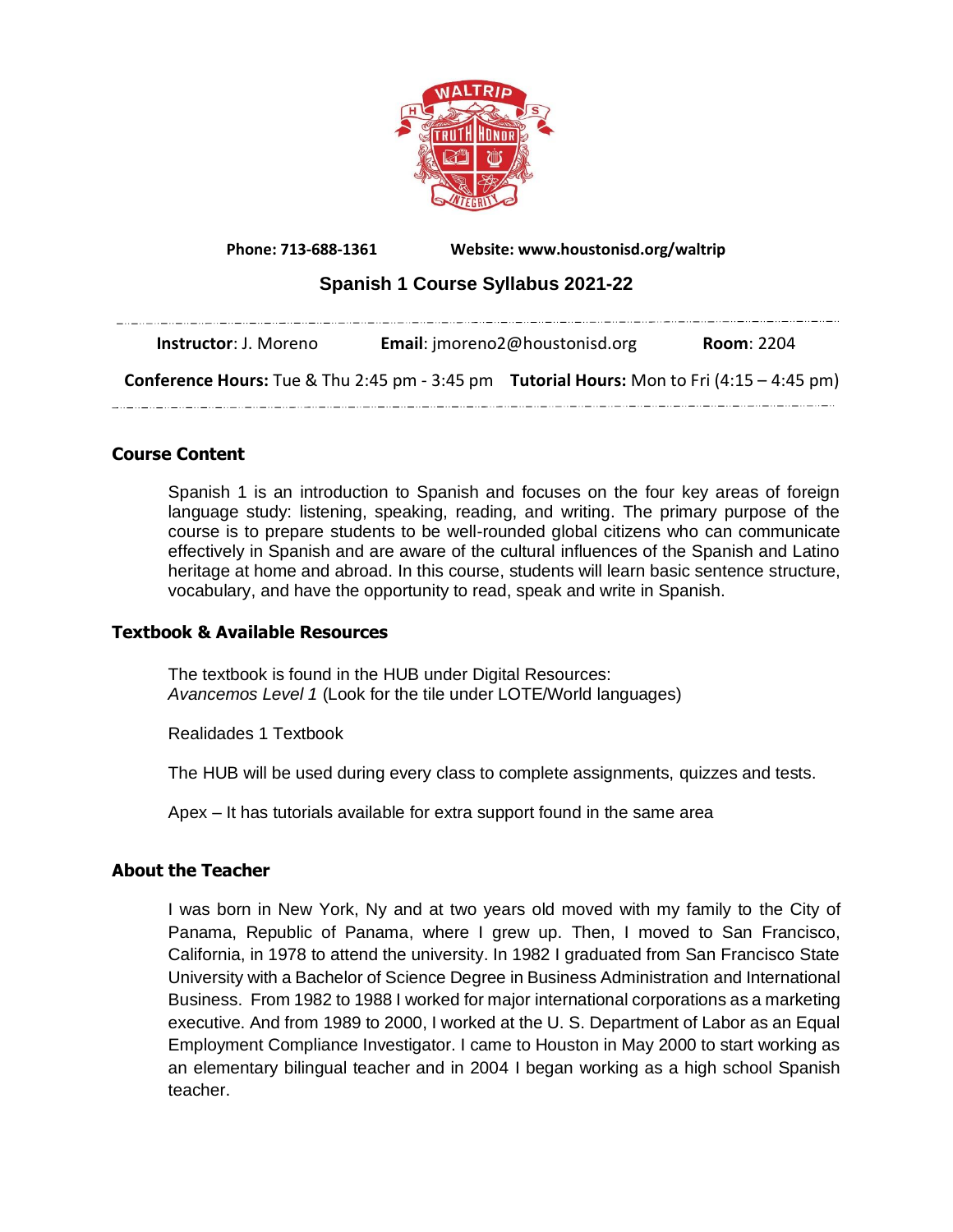# **Ongoing Objectives**

- $\triangleright$  By the end of this course, the student will have mastered the basic skills of greeting one another and writing simple present tense sentences.
- $\triangleright$  He/she will be able to describe in basic form likes and dislikes, people and places, the weather, participating in activities and to describe friends and family members in the target language.
- $\triangleright$  The student will explore cultures different from his/her own, i.e. foods, clothes, traditions, holidays, celebrations, and music.

## **Notebook**

The students are required to maintain a handwritten composition notebook of your notes and vocabulary. It will be submitted once per grading cycle and should be present during every class to take notes whether the class is virtual or in person.

## **Grading Scale**

Grades are calculated as follows: Classwork 50%, Quizzes/Tests 30%, Participation 20%

## **Attendance and Participation**

Attendance and participation are required; it is difficult to learn the content if the students are not present in class. Class participation and attendance can be a deciding factor if the class grade average straddles two grades. It is also too easy to fall behind if a lesson is missed since each one builds the foundation for the next lesson. Students should make sure to see me about any missed work if absent. All assignments have firm deadlines built into the HUB for completion.

## **Daily Required Materials**

- 1. Laptop
- 2. Pen or Pencil
- 3. Composition notebook
- 4. Occasionally, color pencils or markers for projects or to enhance work or notes (But not required)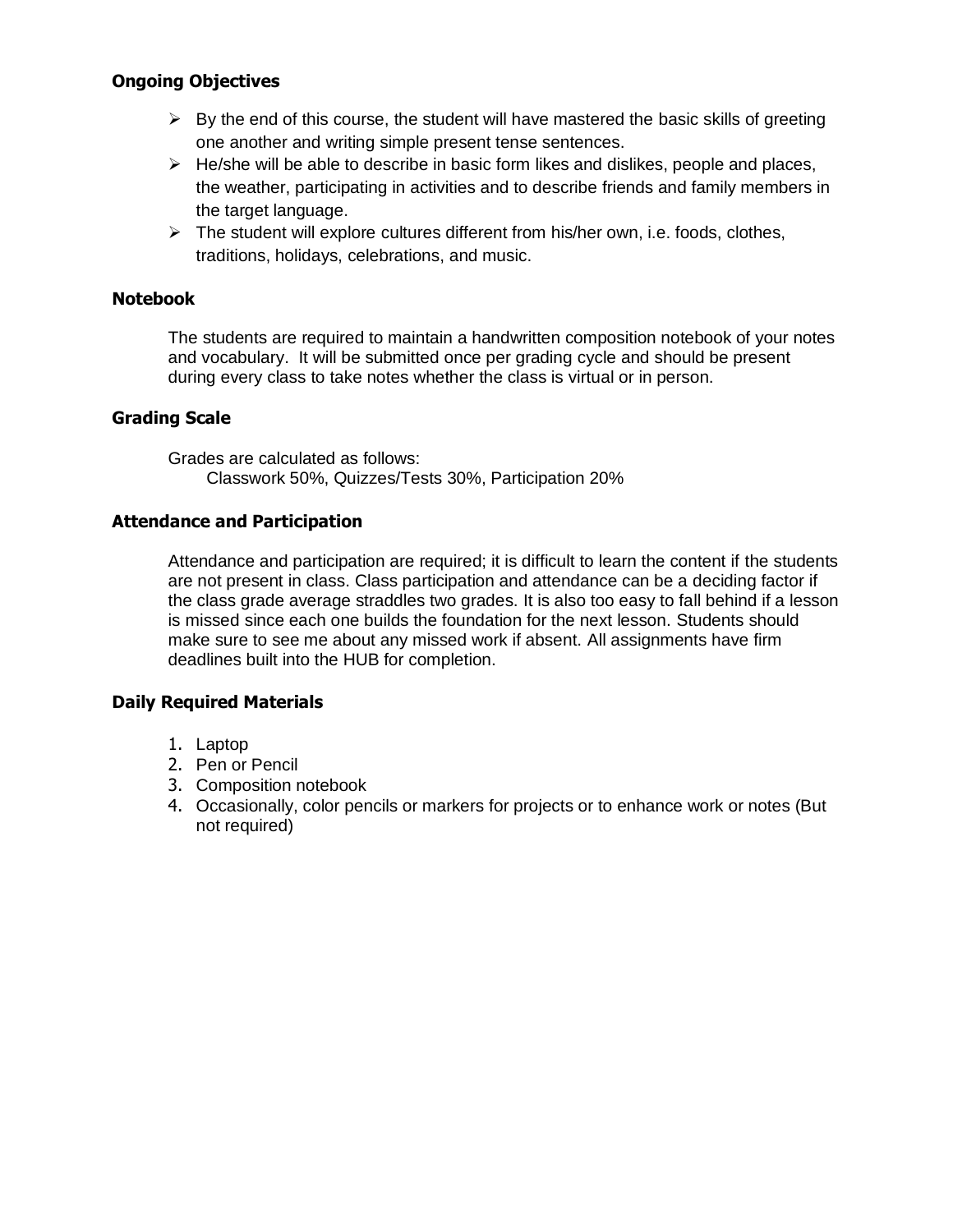# **Unit Overviews**

### **Unit One**

This unit explores the influence of language and culture on identity. Students will learn to greet others in culturally appropriate ways. Students will learn the correct pronunciation of the letters and the sounds they make in the target language. They will also familiarize themselves with the benefit of cognates (words that look, sound and mean the same in two or more languages). Students will be able use Spanish to introduce themselves and others, ask basic personal information, make requests and respond appropriately in the classroom setting.

### **Unit Two**

Students will learn how to discuss and compare their family members. They will explore different holidays, birthdays and celebrations unique to the Spanish-speaking countries.

### **Unit Three**

Students will learn in basic terms about fashion, art and going shopping. They will discuss purchases as well as money conversion, styles and sizes. They will be able to express likes and dislikes using numbers, colors and question words.

### **Unit Four**

Students will learn to express school and daily life activities including technology in verbal exchanges. They will be able to express likes and dislikes regarding classes, school activities and compare cultural differences in the Spanish-speaking countries.

#### **Unit Five**

Students will be able to express daily life in basic terms by describing their houses, health and express their personal opinions in the target language.

### **Unit Six**

.

Students will be able to use basic target language to order, make and describe foods. They will be able to compare the foods they eat with those in Spanish. Students will also be able to use simple expressions to talk about purchasing food at a market and ordering in a restaurant. In addition, they will be able to compare the quality of life from their own culture to the Spanishspeaking countries and address other thematic and cultural contexts.